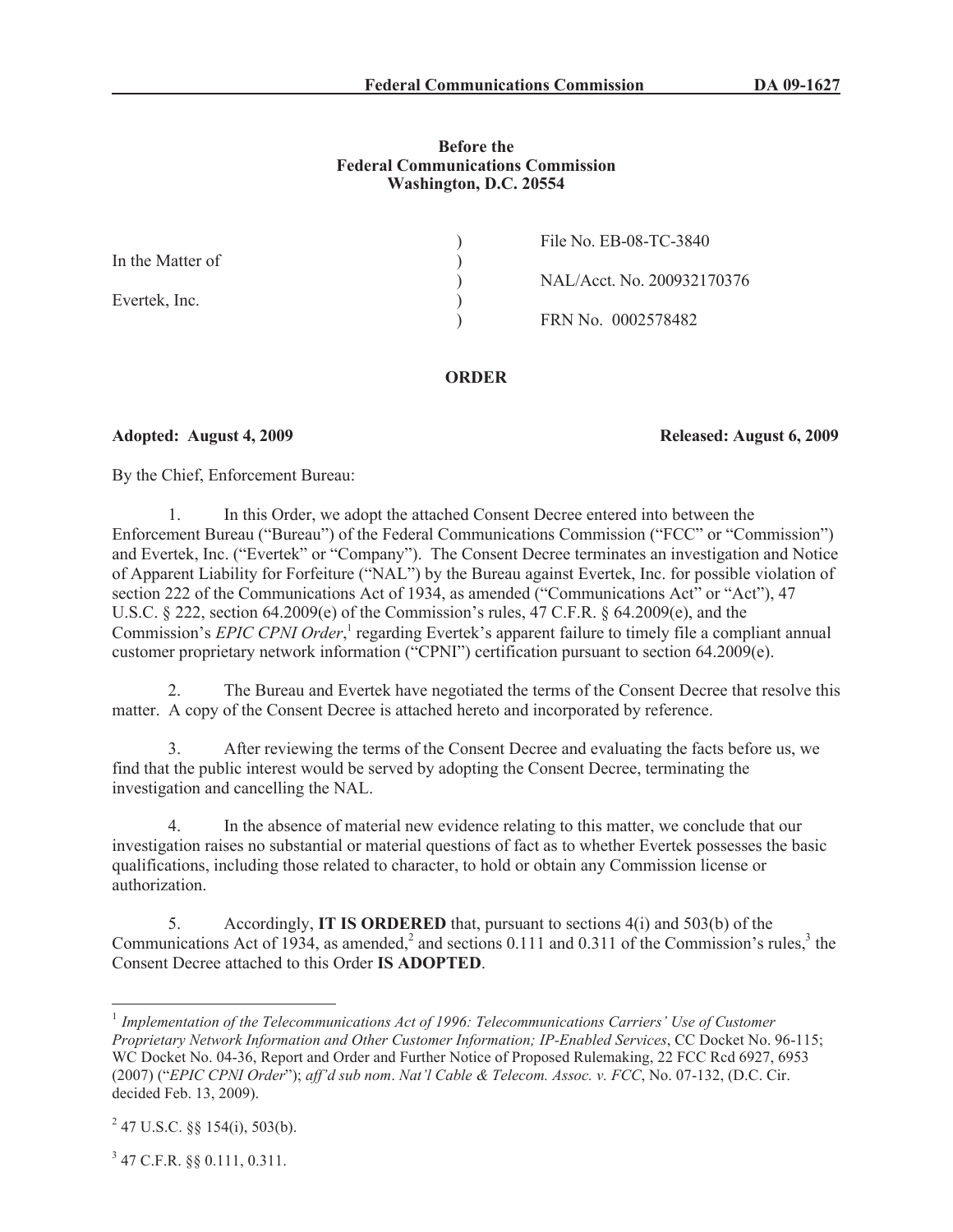6. **IT IS FURTHER ORDERED** that the above-captioned investigation **IS TERMINATED** and the Notice of Apparent Liability for Forfeiture **IS CANCELLED**.

# FEDERAL COMMUNICATIONS COMMISSION

Kris Anne Monteith Chief, Enforcement Bureau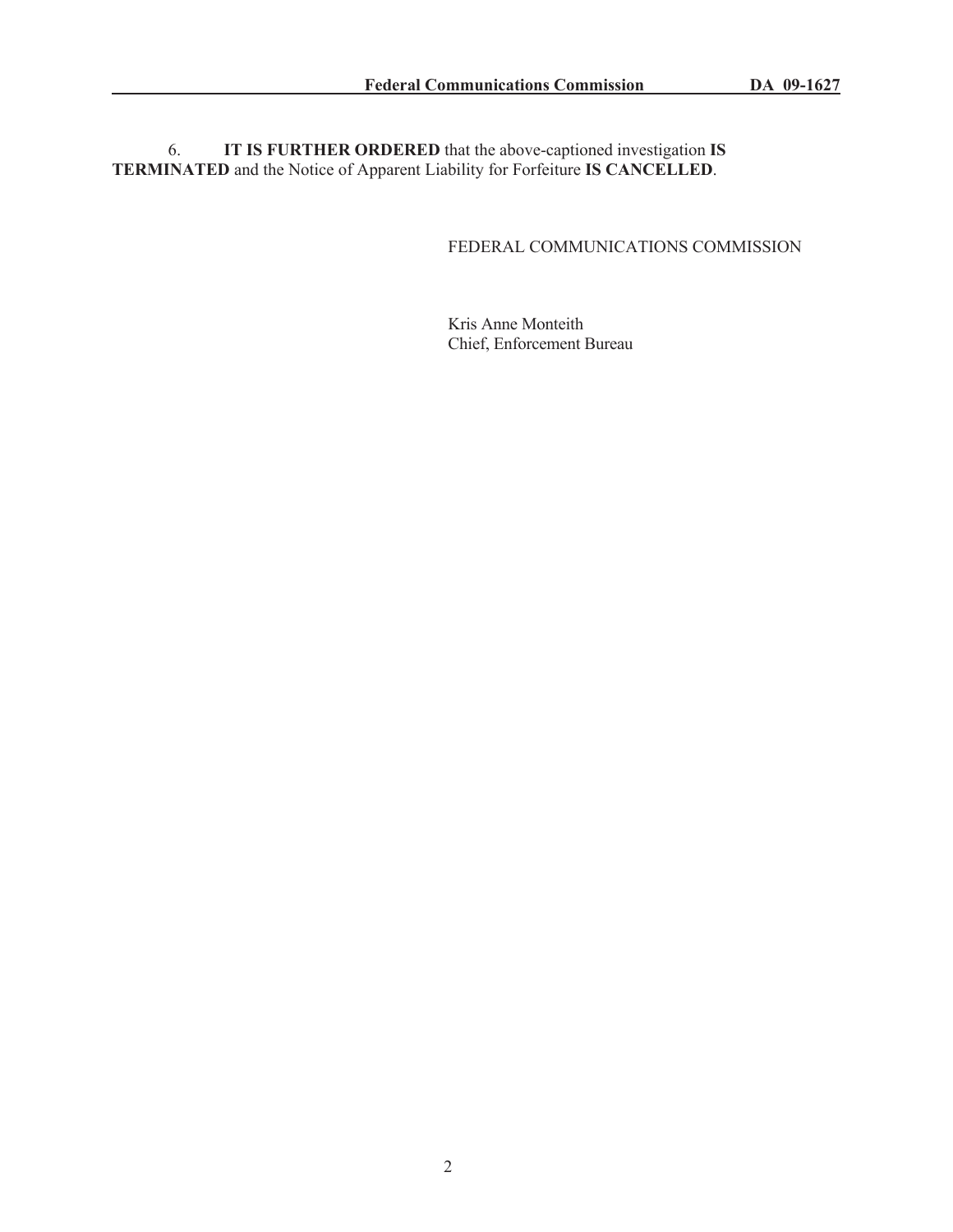#### **Before the Federal Communications Commission Washington, D.C. 20554**

|                  | File No. EB-08-TC-3840     |
|------------------|----------------------------|
| In the Matter of |                            |
|                  | NAL/Acct. No. 200932170376 |
| Evertek, Inc.    |                            |
|                  | FRN No. 0002578482         |

#### **CONSENT DECREE**

1. The Enforcement Bureau **(**"Bureau") and Evertek, Inc. ("Evertek" or the "Company"), by their authorized representatives, hereby enter into this Consent Decree for the purpose of cancelling the Notice of Apparent Liability ("NAL") and terminating the Enforcement Bureau's investigation into Evertek's possible noncompliance with the requirements of section 222 of the Communications Act of 1934, as amended ("Communications Act" or "Act"), 47 U.S.C. § 222, section 64.2009(e) of the Commission's rules, 47 C.F.R. § 64.2009(e), and the Commission's *EPIC CPNI Order*. 1

#### **I. DEFINITIONS**

- 2. For the purposes of this Consent Decree, the following definitions shall apply:
	- (a) "Act" means the Communications Act of 1934, as amended, 47 U.S.C. § 151 *et seq.*
	- (b) "Adopting Order" means an Order of the Commission adopting the terms of this Consent Decree without change, addition, deletion, or modification.
	- (c) "Bureau" means the Enforcement Bureau of the Federal Communications Commission.
	- (d) "Commission" and "FCC" mean the Federal Communications Commission and all of its bureaus and offices.
	- (e) "Compliance Plan" means the program described in this Consent Decree at paragraph 10.
	- (f) "Effective Date" means the date on which the Commission releases the Adopting Order.
	- (g) "Investigation" means the investigation commenced by the Bureau's letter of inquiry<sup>2</sup> regarding whether Evertek violated the requirements of section 222 of the

<sup>&</sup>lt;sup>1</sup> Implementation of the Telecommunications Act of 1996: Telecommunications Carriers' Use of Customer *Proprietary Network Information and Other Customer Information; IP-Enabled Services*, CC Docket No. 96-115; WC Docket No. 04-36, Report and Order and Further Notice of Proposed Rulemaking, 22 FCC Rcd 6927, 6953 (2007) ("*EPIC CPNI Order*"); *aff'd sub nom*. *Nat'l Cable & Telecom. Assoc. v. FCC*, No. 07-132, (D.C. Cir. decided Feb. 13, 2009).

<sup>&</sup>lt;sup>2</sup> See Letter from Marcy Greene, Deputy Division Chief, Telecommunications Consumers Division, Enforcement Bureau, FCC, to Evertek (Sept. 5, 2008) ("LOI").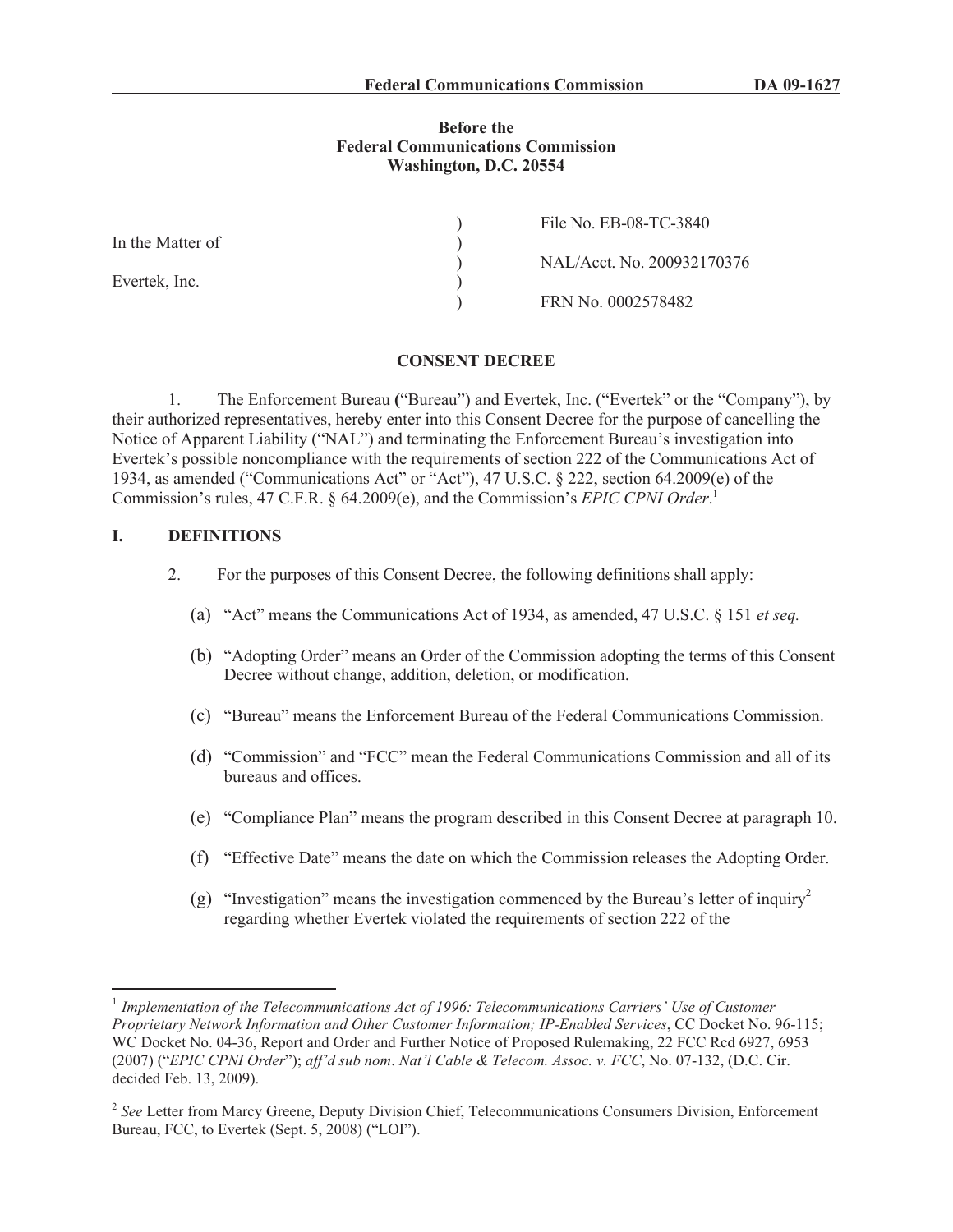Communications Act and section  $64.2009(e)$  of the Commission's rules by failing to file a compliant customer proprietary network information ("CPNI") certification.<sup>3</sup>

- (h) "Evertek" means Evertek, Inc. and its predecessors-in-interest and successors-in-interest.
- (i) "NAL" means Notice of Apparent Liability for Forfeiture.
- (j) "Parties" means Evertek and the Bureau.
- (k) "Rules" means the Commission's regulations found in Title 47 of the Code of Federal Regulations.

#### **II. BACKGROUND**

3. Section 222 imposes the general duty on all telecommunications carriers to protect the confidentiality of their subscribers' proprietary information.<sup>4</sup> The Commission has issued rules implementing section 222 of the Act.<sup>5</sup> The Commission required carriers to establish and maintain a system designed to ensure that carriers adequately protected their subscribers' CPNI. Section 64.2009(e) is one such requirement.

4. In 2006, some companies, known as "data brokers," advertised the availability of records of wireless subscribers' incoming and outgoing telephone calls for a fee.<sup>6</sup> Data brokers also advertised the availability of certain landline toll calls.<sup>7</sup> On April 2, 2007, the Commission strengthened its privacy

5 *See CPNI Order*. *See also Implementation of the Telecommunications Act of 1996: Telecommunications Carriers' Use of Customer Proprietary Network Information and Other Customer Information and Implementation of the Non-Accounting Safeguards of Sections 271 and 272 of the Communications Act of 1934, as amended*, CC Docket Nos. 96-115 and 96-149, Order on Reconsideration and Petitions for Forbearance, 14 FCC Rcd 14409 (1999); *Implementation of the Telecommunications Act of 1996: Telecommunications Carriers' Use of Customer Proprietary Network Information and Other Customer Information and Implementation of the Non-Accounting Safeguards of Sections 271 and 272 of the Communications Act of 1934, as amended, CC Docket Nos. 96-115 and 96-149; 2000 Biennial Regulatory Review -- Review of Policies and Rules Concerning Unauthorized Changes of Consumers' Long Distance Carriers, CC Docket No. 00-257*, Third Report and Order and Third Further Notice of Proposed Rulemaking, 17 FCC Rcd 14860 (2002); *EPIC CPNI Order*.

6 *See, e.g.*, http://www.epic.org/privacy/iei/.

7 *See id.*

 $3$  47 C.F.R. 64.2009(e).

<sup>&</sup>lt;sup>4</sup> Section 222 of the Communications Act, 47 U.S.C § 222, provides that: "Every telecommunications carrier has a duty to protect the confidentiality of proprietary information of, and relating to, other telecommunications carriers, equipment manufacturers, and customers, including telecommunication carriers reselling telecommunications services provided by a telecommunications carrier." Prior to the 1996 Act, the Commission had established CPNI requirements applicable to the enhanced services operations of AT&T, the Bell Operating Companies ("BOCs"), and GTE, and the customer premises equipment ("CPE") operations of AT&T and the BOCs, in the Computer II, Computer III, GTE Open Network Architecture ("ONA"), and BOC CPE Relief proceedings. *See Implementation of the Telecommunications Act of 1996: Telecommunications Carriers' Use of Customer Proprietary Network Information and Other Customer Information and Implementation of Non-Accounting Safeguards of Sections 271 and 272 of the Communications Act of 1934, as amended*, CC Docket Nos. 96-115 and 96-149, Second Report and Order and Further Notice of Proposed Rulemaking, 13 FCC Rcd 8061, 8068-70, para. 7 (1998) ("*CPNI Order*") (describing the Commission's privacy protections for confidential customer information in place prior to the 1996 Act.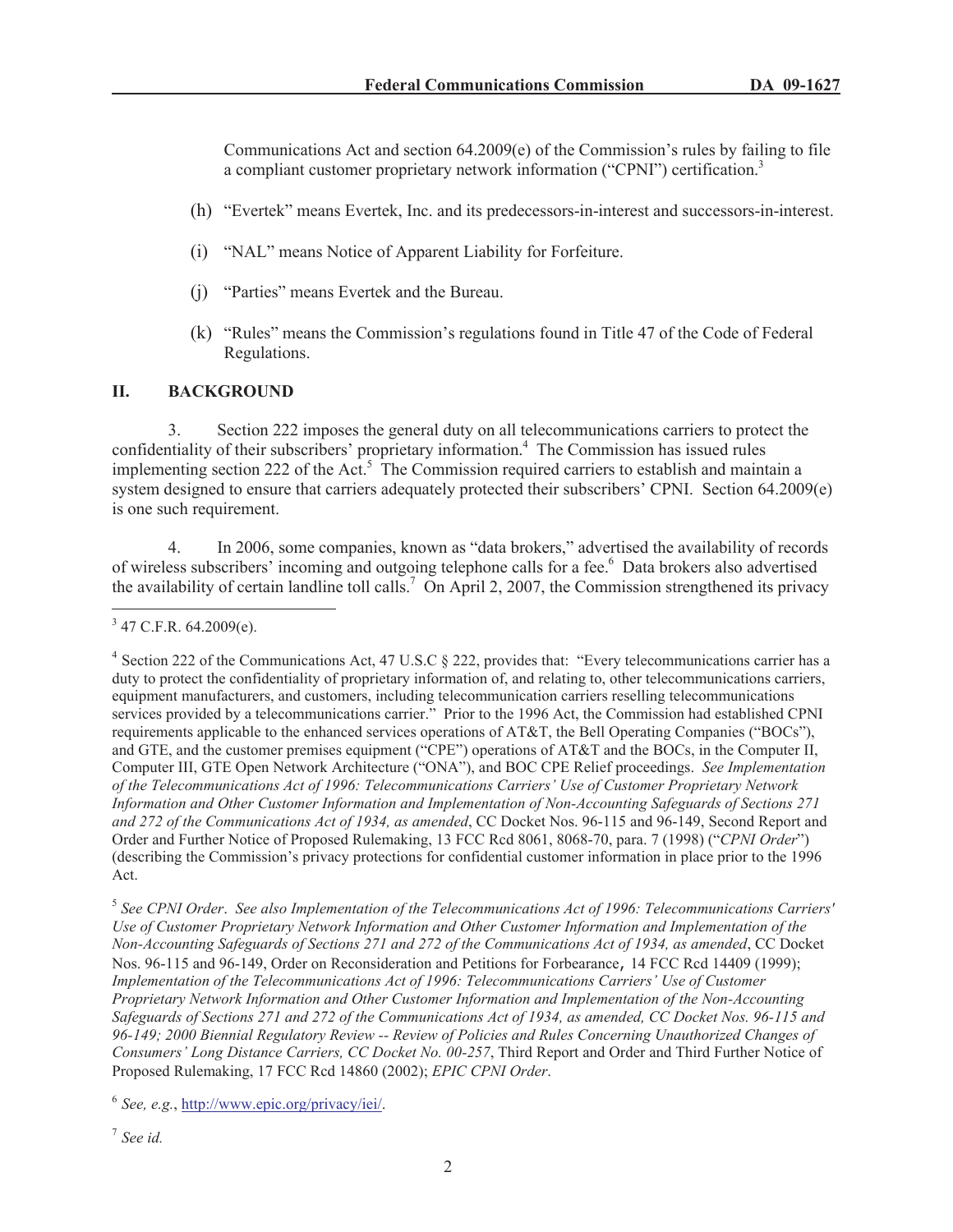rules with the release of the *EPIC CPNI Order*, <sup>8</sup> which adopted additional safeguards to protect CPNI against unauthorized access and disclosure. The *EPIC CPNI Order* was directly responsive to the actions of databrokers, or pretexters, to obtain unauthorized access to CPNI.<sup>9</sup> The *EPIC CPNI Order* requires that all companies subject to the CPNI rules file annually, on or before March 1, a certification with the Commission pursuant to amended rule 47 C.F.R. §  $64.2009(e)$ .<sup>10</sup> Additionally, companies must now provide, with their certification, "an explanation of any actions taken against data brokers and a summary of all customer complaints received in the past year concerning the unauthorized release of CPNI."<sup>11</sup>

5. The Bureau sent a Letter of Inquiry ("LOI") to Evertek on September 5, 2008, asking it to provide copies and evidence of its timely filed CPNI compliance certificate for 2007, which was due by March 1, 2008, pursuant to section 64.2009(e) of the Commission's rules or an explanation as to why no certification was filed.<sup>12</sup> Evertek submitted a response on September 16, 2008.<sup>13</sup> The Bureau concluded that Evertek failed to submit satisfactory evidence of its timely filing of the annual CPNI compliance certification.<sup>14</sup> Accordingly, on February 24, 2009, the Bureau released the *Omnibus NAL* against numerous companies, including Evertek, proposing a monetary forfeiture of twenty thousand dollars  $(20,000)$  for its apparent failure to comply with section 64.2009(e) of the Commission's rules,<sup>15</sup> and the Commission's *EPIC CPNI Order*, and ordered the Company either to pay the proposed forfeiture or file a written response within thirty (30) days of the release date stating why the proposed forfeiture should be reduced or canceled. Evertek requested that the Bureau enter into settlement discussions.

# **III. TERMS OF AGREEMENT**

6. **Adopting Order.** The Parties agree that the provisions of this Consent Decree shall be subject to final approval by the Bureau by incorporation of such provisions by reference in the Adopting Order without change, addition, modification, or deletion.

9 *Id.* at 6928.

<sup>12</sup> *See* note 2, *supra.*

<sup>&</sup>lt;sup>8</sup> *EPIC CPNI Order*, 22 FCC Rcd 6927. Specifically, pursuant to section 64.2009(e): A telecommunications carrier must have an officer, as an agent of the carrier, sign and file with the Commission a compliance certificate on an annual basis. The officer must state in the certification that he or she has personal knowledge that the company has established operating procedures that are adequate to ensure compliance with the rules in this subpart. The carrier must provide a statement accompanying the certification explaining how its operating procedures ensure that it is or is not in compliance with the rules in this subpart. In addition, the carrier must include an explanation of any actions taken against data brokers and a summary of all customer complaints received in the past year concerning the unauthorized release of CPNI. This filing must be made annually with the Enforcement Bureau on or before March 1 in EB Docket No. 06-36, for data pertaining to the previous calendar year. 47 C.F.R. § 64.2009(e).

<sup>10</sup> *Id.* at 6953; 47 C.F.R. § 64.2009(e).

<sup>&</sup>lt;sup>11</sup> *EPIC CPNI Order*, 22 FCC Rcd at 6953.

<sup>&</sup>lt;sup>13</sup> See Letter from Evertek to Marcy Greene, Deputy Division Chief, Telecommunications Consumers Division, Enforcement Bureau, FCC (Sept. 16, 2008).

<sup>&</sup>lt;sup>14</sup> *Annual CPNI Certification*, Omnibus Notice of Apparent Liability for Forfeiture, 24 FCC Rcd. 2299 (Enf. Bur. 2009) ("*Omnibus NAL*").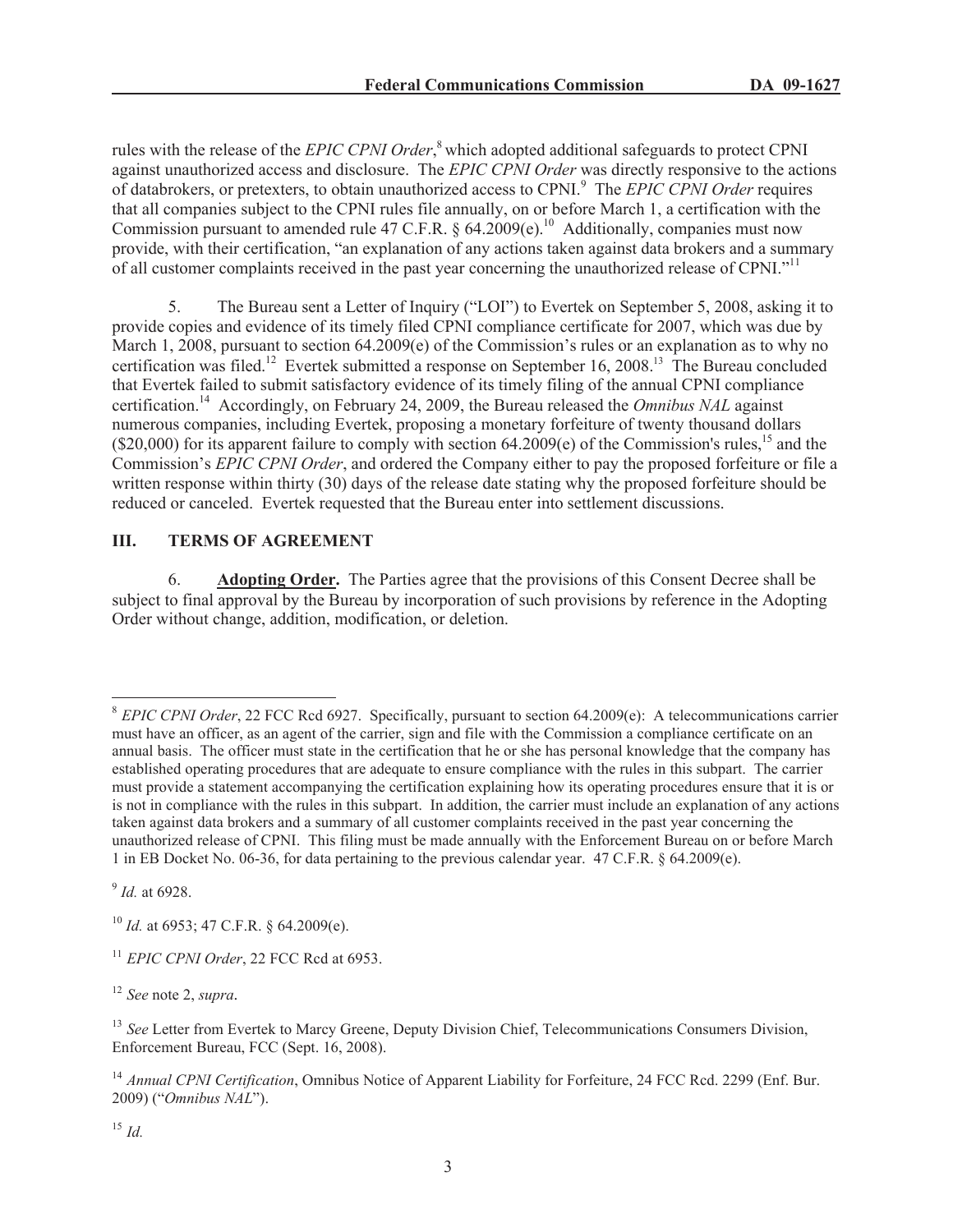7. **Jurisdiction.** Evertek agrees that the Bureau has jurisdiction over it and the matters contained in this Consent Decree and has the authority to enter into and adopt this Consent Decree.

8. **Effective Date; Violations.** The Parties agree that this Consent Decree shall become effective on the date on which the FCC releases the Adopting Order. Upon release, the Adopting Order and this Consent Decree shall have the same force and effect as any other Order of the Bureau. Any violation of the Adopting Order or of the terms of this Consent Decree shall constitute a separate violation of a Bureau Order, entitling the Bureau to exercise any rights and remedies attendant to the enforcement of a Bureau Order.

9. **Termination of Investigation.** In express reliance on the covenants and representations in this Consent Decree and to avoid further expenditure of public resources, the Bureau agrees to terminate its investigation and to cancel the NAL. In consideration for the termination of said investigation and cancellation of the NAL, Evertek agrees to the terms, conditions, and procedures contained herein. The Bureau further agrees that, in the absence of new material evidence, the Bureau will not use the facts developed in this investigation through the Effective Date of the Consent Decree, or the existence of this Consent Decree, to institute, on its own motion, any new proceeding, formal or informal, or take any action on its own motion against Evertek concerning the matters that were the subject of the investigation. The Bureau also agrees that it will not use the facts developed in this investigation through the Effective Date of this Consent Decree, or the existence of this Consent Decree, to institute on its own motion any proceeding, formal or informal, or take any action on its own motion against Evertek with respect to Evertek 's basic qualifications, including its character qualifications, to be a Commission licensee or authorized common carrier or hold Commission authorizations.

10. **Compliance Plan.** For purposes of settling the matters set forth herein and to help ensure compliance with the Commission's CPNI rules, Evertek agrees to take all measures necessary to achieve full compliance with section 64.2009(e) of the Commission's rules. Evertek agrees to train its personnel as to when they are and are not authorized to use CPNI. Evertek further agrees to have an express disciplinary process in place for the unauthorized use of CPNI. Additionally, Evertek agrees to submit a copy of its annual section 64.2009(e) compliance certificate, which it is required to file annually in EB Docket 06-36, for each of two (2) years following the Effective Date of this Consent Decree to the Chief, Telecommunications Consumers Division, Enforcement Bureau, Federal Communications Commission, 445 12th Street, S.W. Room 4-C244, Washington, D.C. 20554, and must include the file number listed above. Evertek will also send an electronic copy of its certification to other Telecommunications Consumers Division staff as directed by the Division Chief. This Consent Decree will expire two (2) years after the Effective Date or upon the termination of the certification requirement set forth in section 64.2009(e) of the Commission's rules, 47 C.F.R. § 64.2009(e), whichever is earlier.

11. **Section 208 Complaints; Subsequent Investigations.** Nothing in this Consent Decree shall prevent the Commission or its delegated authority from adjudicating complaints filed pursuant to section 208 of the Act against Evertek or its affiliates for alleged violations of the Act, or for any other type of alleged misconduct, regardless of when such misconduct took place. The Commission's adjudication of any such complaint will be based solely on the record developed in that proceeding. Except as expressly provided in this Consent Decree, this Consent Decree shall not prevent the Commission from investigating new evidence of noncompliance by of the Act, the rules, or the Order.

12. **Voluntary Contribution.** Evertek agrees that it will make a voluntary contribution to the United States Treasury in the amount of \$1,000. The contribution will be made within thirty (30) calendar days after the Effective Date of the Adopting Order. Payment must be made by check or similar instrument, payable to the order of the Federal Communications Commission. The payment must include the NAL/Account Number and FRN Number referenced in the caption to the Adopting Order. Payment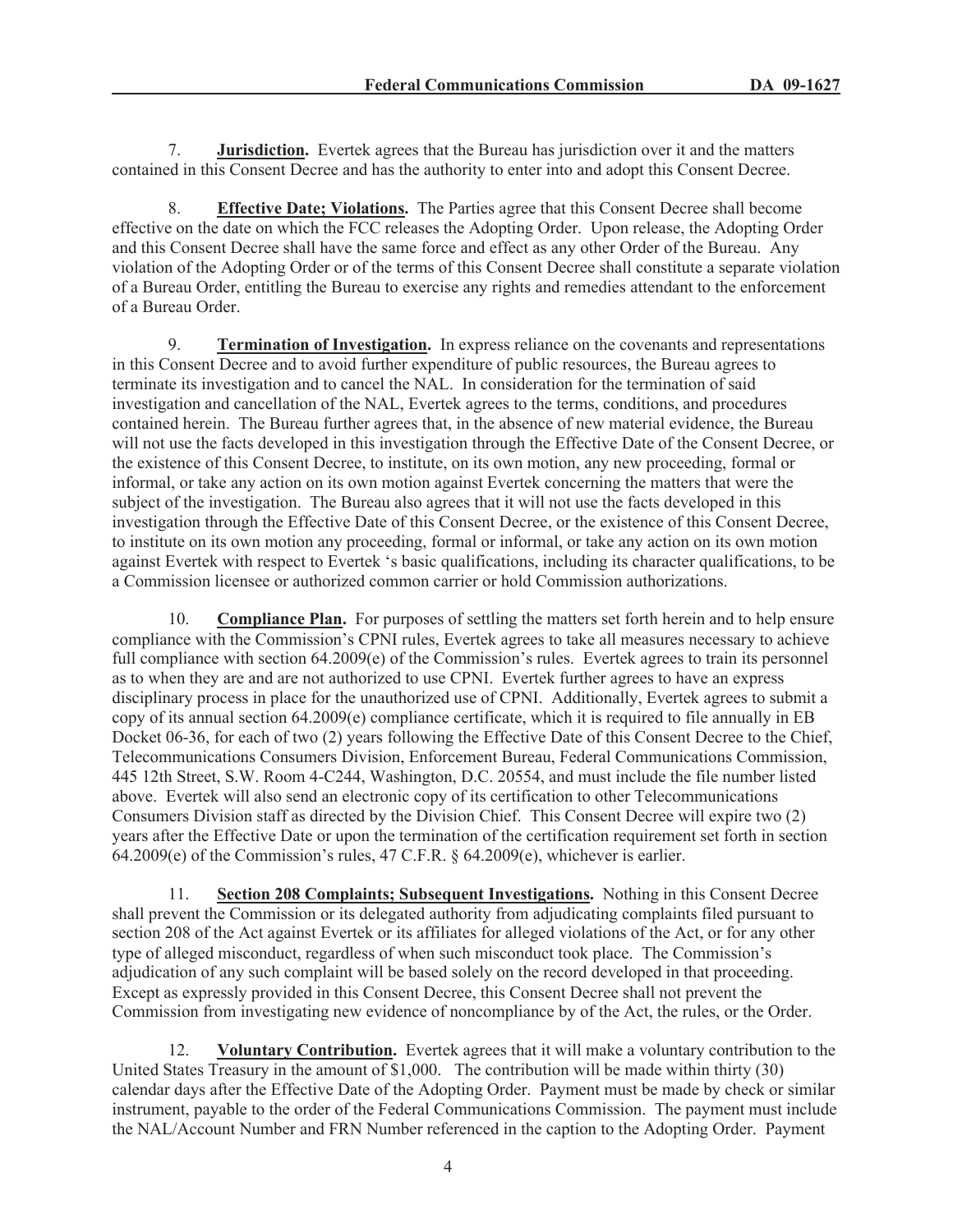by check or money order may be mailed to Federal Communications Commission, P.O. Box 979088, St. Louis, MO 63197-9000. Payment by overnight mail may be sent to U.S. Bank – Government Lockbox #979088, SL-MO-C2-GL, 1005 Convention Plaza, St. Louis, MO 63101. Payment by wire transfer may be made to ABA Number 021030004, receiving bank TREAS/NYC, and account number 27000001. For payment by credit card, an FCC Form 159 (Remittance Advice) must be submitted. When completing the FCC Form 159, enter the NAL/Account number in block number 23A (call sign/other ID), and enter the letters "FORF" in block number 24A (payment type code). Evertek will also send electronic notification on the date said payment is made to Johnny.drake $@$ fcc.gov.

13. **Waivers.** Evertek waives any and all rights it may have to seek administrative or judicial reconsideration, review, appeal or stay, or to otherwise challenge or contest the validity of this Consent Decree and the Adopting Order, provided the Commission issues an Adopting Order adopting the Consent Decree without change, addition, modification, or deletion. Evertek shall retain the right to challenge Commission interpretation of the Consent Decree or any terms contained herein. If either Party (or the United States on behalf of the Commission) brings a judicial action to enforce the terms of the Adopting Order, neither Evertek nor the Commission shall contest the validity of the Consent Decree or the Adopting Order, and Evertek shall waive any statutory right to a trial *de novo*. Evertek hereby agrees to waive any claims it may otherwise have under the Equal Access to Justice Act, 5 U.S.C. § 504 and 47 C.F.R. § 1.1501 *et seq*., relating to the matters addressed in this Consent Decree.

14. **Severability.** The Parties agree that if any of the provisions of the Adopting Order or the Consent Decree shall be invalid or unenforceable, such invalidity or unenforceability shall not invalidate or render unenforceable the entire Adopting Order or Consent Decree, but rather the entire Adopting Order or Consent Decree shall be construed as if not containing the particular invalid or unenforceable provision or provisions, and the rights and obligations of the Parties shall be construed and enforced accordingly. In the event that this Consent Decree in its entirety is rendered invalid by any court of competent jurisdiction, it shall become null and void and may not be used in any manner in any legal proceeding.

15. **Subsequent Rule or Order.** The Parties agree that if any provision of the Consent Decree conflicts with any subsequent rule or Order adopted by the Commission (except an Order specifically intended to revise the terms of this Consent Decree to which Evertek does not expressly consent) that provision will be superseded by such Commission rule or Order.

16. **Successors and Assigns.** Evertek agrees that the provisions of this Consent Decree shall be binding on its successors, assigns, and transferees.

17. **Final Settlement.** The Parties agree and acknowledge that this Consent Decree shall constitute a final settlement between the Parties. The Parties further agree that this Consent Decree does not constitute either an adjudication on the merits or a factual or legal finding or determination regarding any compliance or noncompliance with the requirements of the Act or the Commission's rules and Orders.

18. **Modifications.** This Consent Decree cannot be modified without the advance written consent of both Parties.

19. **Paragraph Headings.** The headings of the Paragraphs in this Consent Decree are inserted for convenience only and are not intended to affect the meaning or interpretation of this Consent Decree.

20. **Authorized Representative.** Each party represents and warrants to the other that it has full power and authority to enter into this Consent Decree.